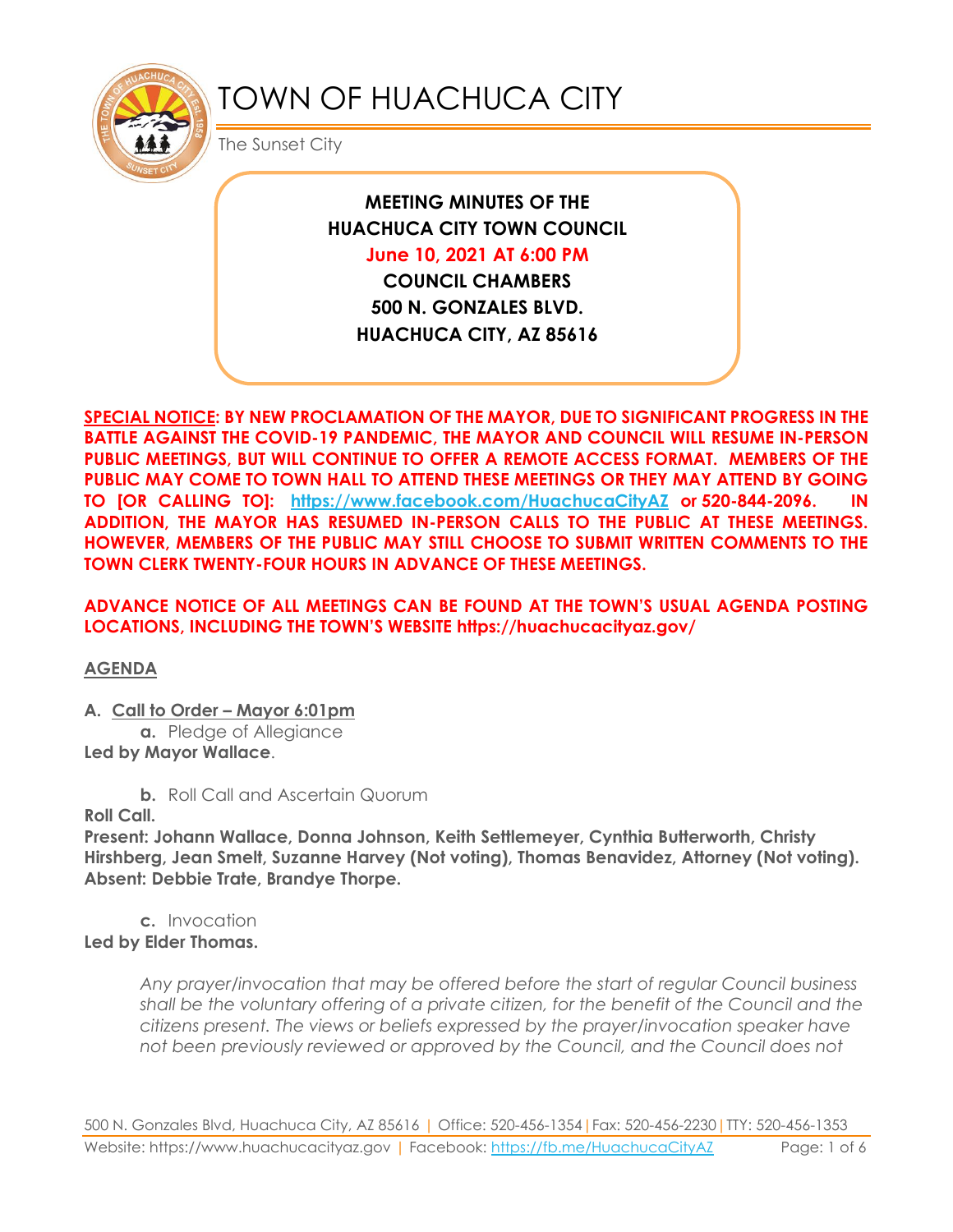*endorse the religious beliefs or views of this, or any other speaker. A list of volunteers is maintained by the Town Clerk's Office and interested persons should contact the Town Clerk's Office for further information.*

# **B. Call to the Public – Mayor**

*A.R.S. 38-431.01 states the Public Body may make an open call to the public during a public meeting, subject to reasonable time, place and manner restrictions, to allow individuals to address the public body on any issue within the jurisdiction of the Public Body. At the conclusion of an open call to the public, individual members of the Public Body may respond to criticism made by those who have addressed the Public Body, may ask staff to review a matter or may ask that a matter be put on a future agenda. However, members of the Public Body shall not discuss or take legal action on matters raised during an open call to the public unless the matters are properly noticed for discussion and legal action.*

#### **Mayor Wallace recognizes Gary Soliere of Huachuca City.**

**Mr. Soliere advises that A.R.S. 28-3623 advises that any 3 wheel axle tractor can not fuel at Circle K, but since they are saving money, they are doing so anyway. This is against the law, and they could be fined for that. That fine money could be used to help the Town. Also, there should be a sign at each end of Town prohibiting engine breaks. Mayor Wallace directs staff to look into each issue.** 

**Mayor Wallace recognizes Robert Maloney.**

**Mr. Maloney is attending to speak for Mr. Ellis Navola and DR Mc.Millan who own properties near Patton. He reads a statement from Mr. Mc. Millan in favor of the re-zoning for Hayhook LLC.**

#### **C***.* **Consent Agenda - Mayor**

*All items listed in the Consent Agenda are considered routine matters and will be enacted by one motion of the Council. There will be no separate discussion of these items unless a Member of the Town Council requests that an item or items be removed for discussion. Council Members may ask questions without removal of the item from the Consent Agenda. Items removed from the Consent Agenda are considered in their normal sequence as listed on the agenda, unless called out of sequence.*

- C.1 Consider approval of the minutes of the Regular Council meeting, including the executive session, held on May 20, 2021.
- C.2 Consider approval of the Payment Approval Report.
- **Motion:** Consent Agenda, **Action:** Open for Discussion and/or Action, **Moved by** Johann Wallace, **Seconded by** Christy Hirshberg.

**Motion: Items listed on the Consent Agenda, Action: Approve, Moved by Johann Wallace, Seconded by Christy Hirshberg. Motion passed unanimously.**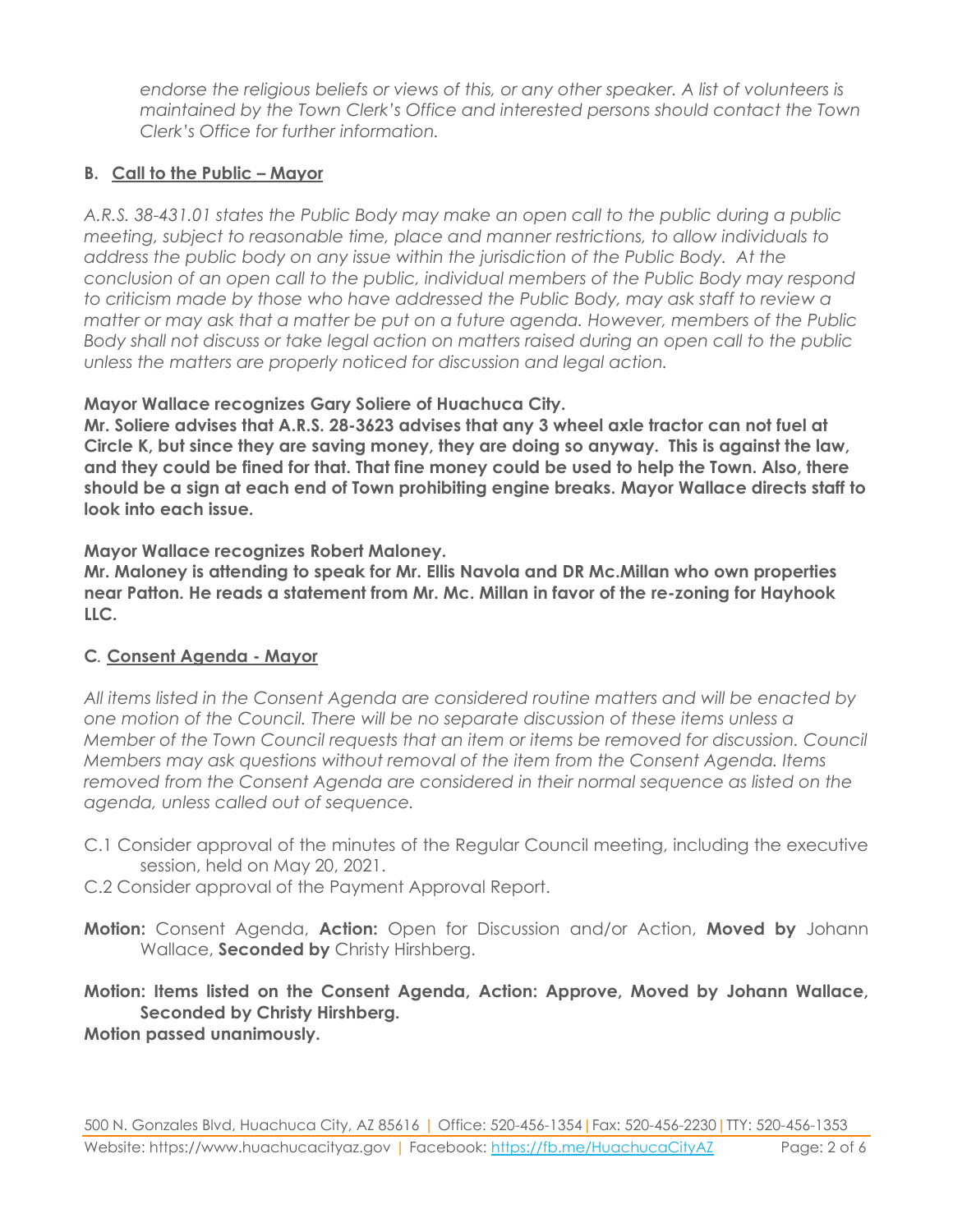# **D. Unfinished Business before the Council – Mayor**

*Public comment will be taken at the beginning of each agenda item, after the subject has been announced by the Mayor and explained by staff. Any citizen, who wishes, may speak one time for five minutes on each agenda item before or after Council discussion. Questions from Council Members, however, may be directed to staff or a member of the public through the Mayor at any time.*

# **E. New Business Before Council - Mayor**

*Public comment will be taken at the beginning of each agenda item, after the subject has been announced by the Mayor and explained by staff. Any citizen, who wishes, may speak one time for five minutes on each agenda item before or after Council discussion. Questions from Council Members, however, may be directed to staff or a member of the public through the Mayor at any time.*

**E.1 Discussion and/or Action [Mayor Wallace]: RESOLUTION NO. 2021-09 A RESOLUTION OF THE MAYOR AND COUNCIL OF THE TOWN OF HUACHUCA CITY, ARIZONA, AUTHORIZING THE TOWN TO EXTEND THE INTERGOVERNMENTAL AGREEMENT WITH THE WHETSTONE FIRE DISTRICT FOR FIRE AND EMERGENCY MEDICAL SERVICES.**

**Motion: Item E.1, Action: Open for Discussion and/or Action, Moved by Johann Wallace, Seconded by Christy Hirshberg.**

**Mayor Wallace advises that we are not in a position with Whetstone Fire yet to approve a new contract, this is another extension to give us time to finish up working on that new contract. Councilmember Butterworth asks if Whetsone Fire is in agreement with this. Manager Harvey advises it was their suggestion.**

**Motion: Item E.1, Action: Approve, Moved by Johann Wallace, Seconded by Christy Hirshberg. Motion passed unanimously.**

**E.2 Discussion and/or Action [Chief Thies]: Administration of the Oath of Office to Animal Control Officer Gerald Hursh.** 

**Motion: Item E.2, Action: Open for Discussion and/or Action, Moved by Johann Wallace, Seconded by Christy Hirshberg.**

**Chief Thies gives the Oath of Office to Animal Control Officer Gerald Hursh.** 

**E.3 Discussion and/or Action [Suzanne Harvey]: Manager Harvey will ask for Council's decision on paint colors for Town buildings, or direction to provide more color choices.**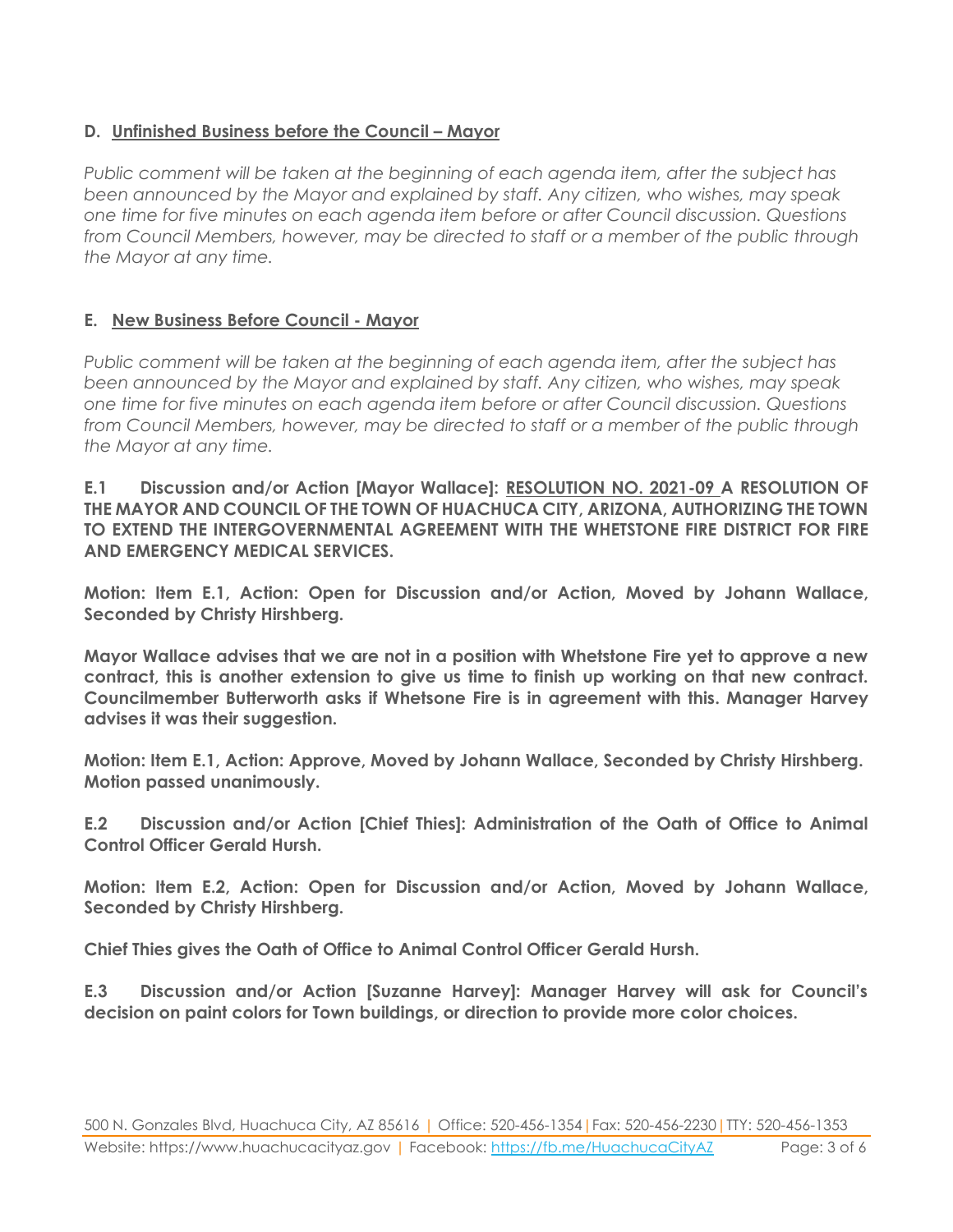**Motion: Item E.3, Action: Open for Discussion and/or Action, Moved by Johann Wallace, Seconded by Christy Hirshberg.**

**Manager Harvey asks that a decision be made regarding the paint colors that have been on the wall for some time now. Not all Councilmembers have provided feedback at this time. Mayor Wallace directs all Councilmembers to provide their color choices to Manager Harvey and Brandye by 5pm Friday.** 

**E.4 Discussion and/or Action [Mayor Wallace]: First reading of ORDINANCE NO. 2021-01 AN ORDINANCE OF THE MAYOR AND TOWN COUNCIL OF THE TOWN OF HUACHUCA CITY, COCHISE COUNTY, ARIZONA, CHANGING THE ZONING OF 143.55 ACRES OF PROPERTY OWNED BY HAYHOOK, L.L.C., AND GENERALLY SITUATED AT THE WEST END OF PATTON STREET (TAX PARCELS #106-52-005C & 106-52-001B), WEST OF STATE ROUTE 90, SOUTH OF MUSTANG ROAD, FROM "R-1" ("RESIDENTIAL DISTRICT") TO "C-3" ("HEAVY INDUSTRIAL AND MINING").**

**Motion: Item E.4, Action: Open for Discussion and/or Action, Moved by Johann Wallace, Seconded by Christy Hirshberg.**

**Dr. Jim Johnson states he has no objection to the re-zoning.**

**E.5 Discussion and/or Action [Mayor Wallace]: Direct the Police Department to pursue accreditation through the Arizona Law Enforcement Accreditation Program via the Arizona Municipal Risk Retention Pool Member Benefits.**

**Motion: Item E.5, Action: Open for Discussion and/or Action, Moved by Johann Wallace, Seconded by Christy Hirshberg.**

**Mayor Wallace advises that through this program, we are able to have an independent agency through the Arizona Municipal Risk Retention Pool, at an extremely reduced cost, for our Police Department's policies, procedures and processes to be reviewed and validated. Confirmed as good or confirmed as bad so it can be fixed. The good news is that they provide assistance and support in fixing anything that needs it. There is also a membership for Chief Thies to join other Chiefs of Police from the State of Arizona, which opens up for Chief Thies to start collaborating with other Chiefs. Also, for the officers, they have partnered with the American Military Diversity, for reduced rates for officers to pursue further education. Mayor Wallace asks for Manager Harvey to confirm the cost.**

**Manager Harvey advises it is \$300.00 for Chief to join and \$250.00 for the accreditation the first year and if we want to stay accredited then it's \$175.00/year after that.** 

**Motion: pursue accreditation through the Arizona Law Enforcement Accreditation Program via the Arizona Municipal Risk Retention Pool Member Benefits., Action: Direct Police Department, Moved by Johann Wallace, Seconded by Jean Smelt. Motion passed unanimously.**

**E.6 Discussion and/or Action [Suzanne Harvey]: Manager Harvey will ask for Council's authorization to serve as the Town's Authorized Representative to make the required**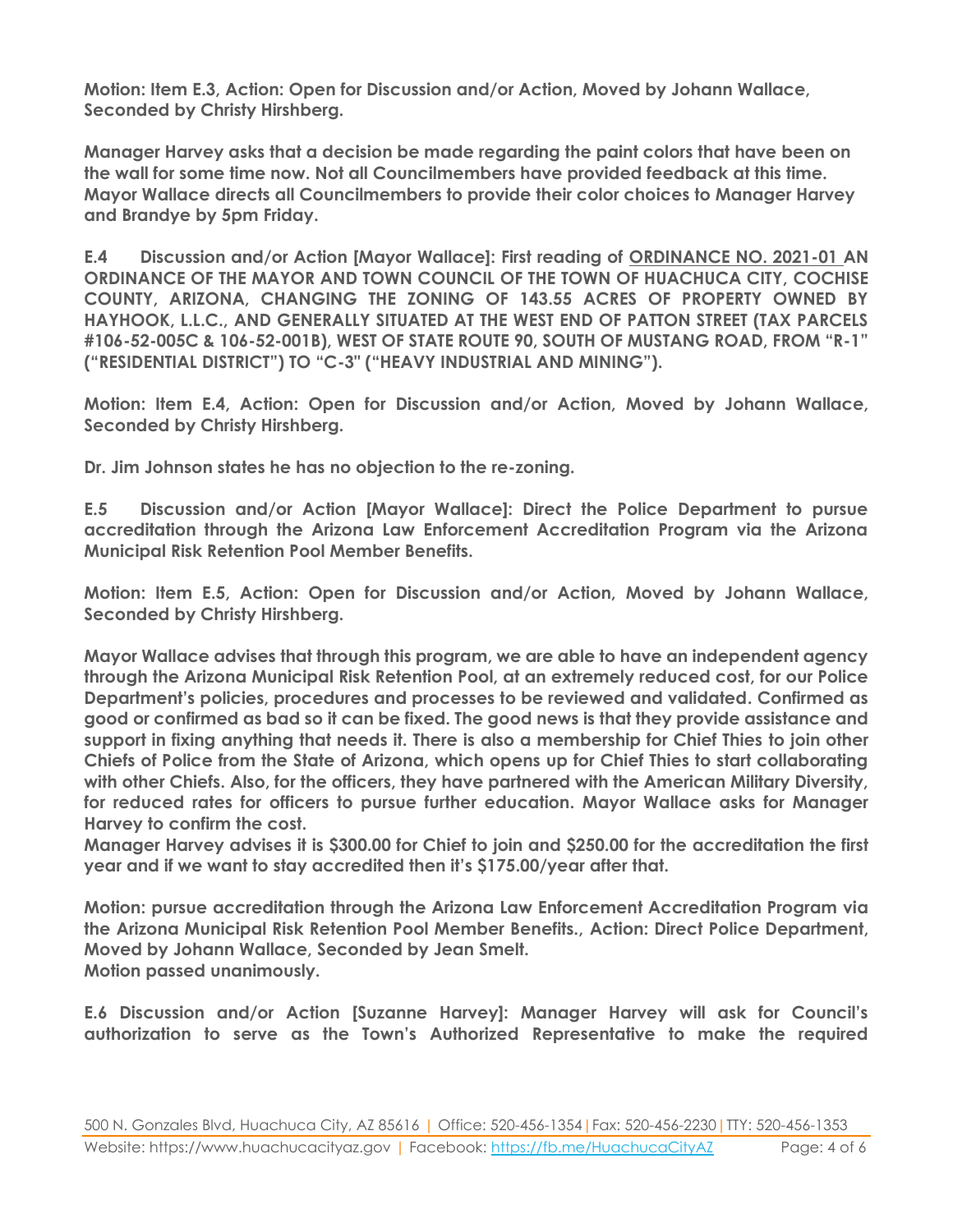**certifications and agreements to apply to receive the Town's allotment of the American Rescue Plan (ARP) Act funds. Pursuant to the ARP Act's Terms and Conditions, the funds must be used to mitigate the negative economic impacts of COVID-19 and comply with the requirements of the ARP from 5/20/2021 through 12/31/2024.**

**Motion: Item E.6, Action: Open for Discussion and/or Action, Moved by Johann Wallace, Seconded by Christy Hirshberg.**

**Manager Harvey advises this is an entitlement from the Federal Government that will be funneled through the State. Because it's being funneled through the state, there is some paperwork that has to be filed with the state. I am asking for your authorization to take care of all of that paperwork, so that I don't have to come back to council for every paper that we need. Our allotment is \$579,789.00. We will get that in two equal payments exactly one year apart. There are a lot of strings attached to these funds, so we will have a work session and staff will bring you suggestions on projects that will meet the parameters set forth by the Federal Government.** 

**Motion: Manager Harvey to serve as the Town's Authorized Representative to make the required certifications and agreements to apply to receive the Town's allotment of the American Rescue Plan Act Funds. , Action: Authorize, Moved by Johann Wallace, Seconded by Christy Hirshberg. Motion passed unanimously.**

#### **F. Department Director Reports**

**Jim Halterman advises the 2020 Consumer Council report was accepted by ADEQ. There are changes that need to be made to how it is posted.** 

**Dr. Jim Johnson advises of 2 TAC meetings attended by himself and Jim Halterman.** 

**Stephanie Fulton advises that the mask mandate was lifted by the Tombstone School District, and that applies to children attending Summer Splash.** 

**Matthew Doty advises the piece of broken equipment will be gone for at least another month due to some shipping delays on required parts. He is hopeful that we may be able to rent one in the meantime from Safford, that is in the works.** 

**Kristy Ramirez advises she has completed her 30 days and is working on fixing policies and procedures.** 

**Suzanne Harvey advises Michael Kline has been given a conditional offer of employment for Director of SEACOM.** 

#### **G. Items to be placed on future agendas**

# **H. Reports of Current Events by Council**

Councilmember Smelt has been attempting to gather donations for the 4th of July Celebration. She also went to the SEAGO meeting in Safford. PTAC meeting is scheduled for Tuesday. Councilmember Butterworth advises she went to the SVMPO meeting in the Mayor's stead. She advises people to go to their website to see what they are doing: [https://www.svmpo.org](https://www.svmpo.org/) She also attended the Mission Quest meeting in Benson. They are currently housing foreign national minors from 13-16 years old. They are vaccinated and housed for 2-3 weeks before being sent to sponsors.

Mayor Wallace advises that SVMPO is a means to distribute funds that we would not usually be able to get. They are doing many projects to assist the Town, including the emergency signal